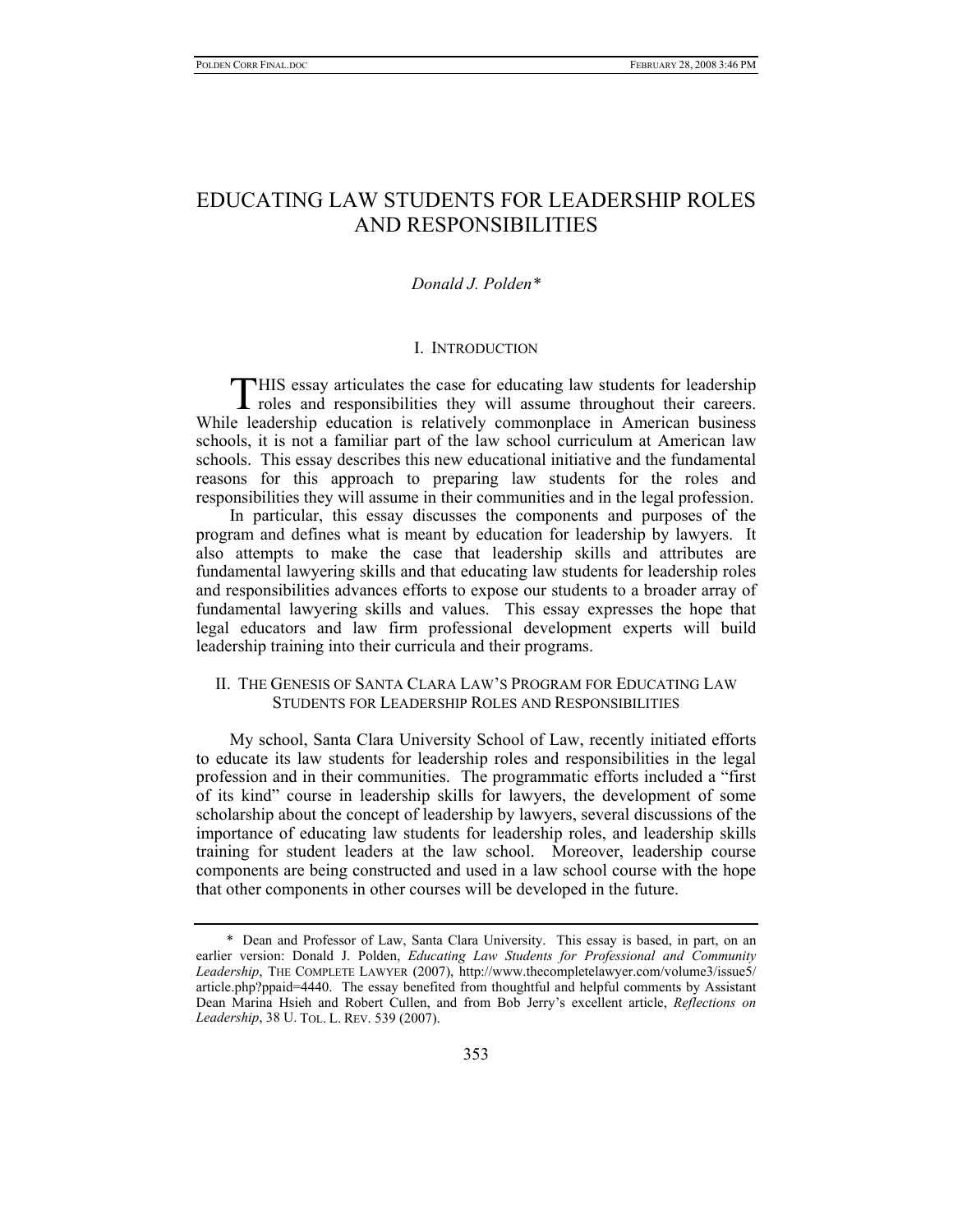Several purposes were served by launching this initiative at Santa Clara University. First, the education of students for leadership roles as lawyers is consistent with many aspects of the law school's mission.<sup>1</sup> The law school attempts to educate ethical, competent, and compassionate lawyers who are encouraged to make a difference in their communities and to prepare them for the roles they will play in law firms, in the courts, and in government and public service. Indeed, Santa Clara's law school offers a social justice and public interest certificate program that its students are encouraged to fulfill, and it has a long history of graduating public interest lawyers who serve their communities through service in government, social justice lawyering programs, and other public service positions.

Second, the law school benefited from several considerable assets that are unique to Santa Clara University. Robert Cullen, a prominent California attorney who has taught at the law school for several years, proposed the idea of a course in the subject of leadership for lawyers. He has taught the course for the past two years and it has generated a considerable body of literature and a very substantial following of law students who are interested in the course.<sup>2</sup>  $\dot{A}$  significant resource for the development of the course and the law school's leadership initiative is an outstanding leadership curriculum in the Santa Clara University's Leavey School of Business. Barry Posner, Dean of the Leavey School of Business, is a leading scholar and teacher in the area of leadership skills for business professionals, academics, and administrators.<sup>3</sup> Dean Posner assisted us in understanding the applicability of leadership principles to the work of lawyers and he helped us understand how instructing students in these essential skills would be beneficial to their success as lawyers and community servants. Finally, one of Santa Clara's more prominent graduates, Stephanie West Allen, is a leading educator in the area of professional development of young lawyers and has been developing a rich core of ideas and materials on leadership skills for lawyers.<sup>4</sup> Professional development is a burgeoning area of education and training in law firms and Santa Clara Law already has recognized the necessity of directly preparing its graduates for entry into the profession by creating its Academic and Professional Development program in 2005.<sup>5</sup>

<sup>1</sup>*.* The law school's mission statement provides: "Santa Clara University School of Law will excel in preparing its students to meet the challenges of a legal profession that is increasingly global, technologically sophisticated, and culturally diverse. In fulfilling this vision, the Law School is dedicated to educating lawyers of competence, conscience and compassion." Santa Clara Law—Statement of Purpose, http://www.scu.edu/law/about/statement-of-purpose.cfm (last visited Jan. 12, 2008).

 <sup>2.</sup> Additional information about the course can be located on the course website of Professor Cullen, http://www.leadership4lawyers.com (last visited Nov. 12, 2007).

<sup>3</sup>*. See generally* JAMES M. KOUZES & BARRY Z. POSNER, A LEADER'S LEGACY (2006); JAMES M. KOUZES & BARRY Z. POSNER, THE LEADERSHIP CHALLENGE (1997).

<sup>4</sup>*. See* Stephanie West Allen, Idealawg, http://westallen.typepad.com/idealawg/ (last visited Oct. 24, 2007).

 <sup>5.</sup> The program is designed to prepare students for success in law school and for entry into the legal profession. Essential components of the program are the student academic success programs and curriculum, the bar examination programs and activities, and programs and activities to assist students in making the transition to the practice of law.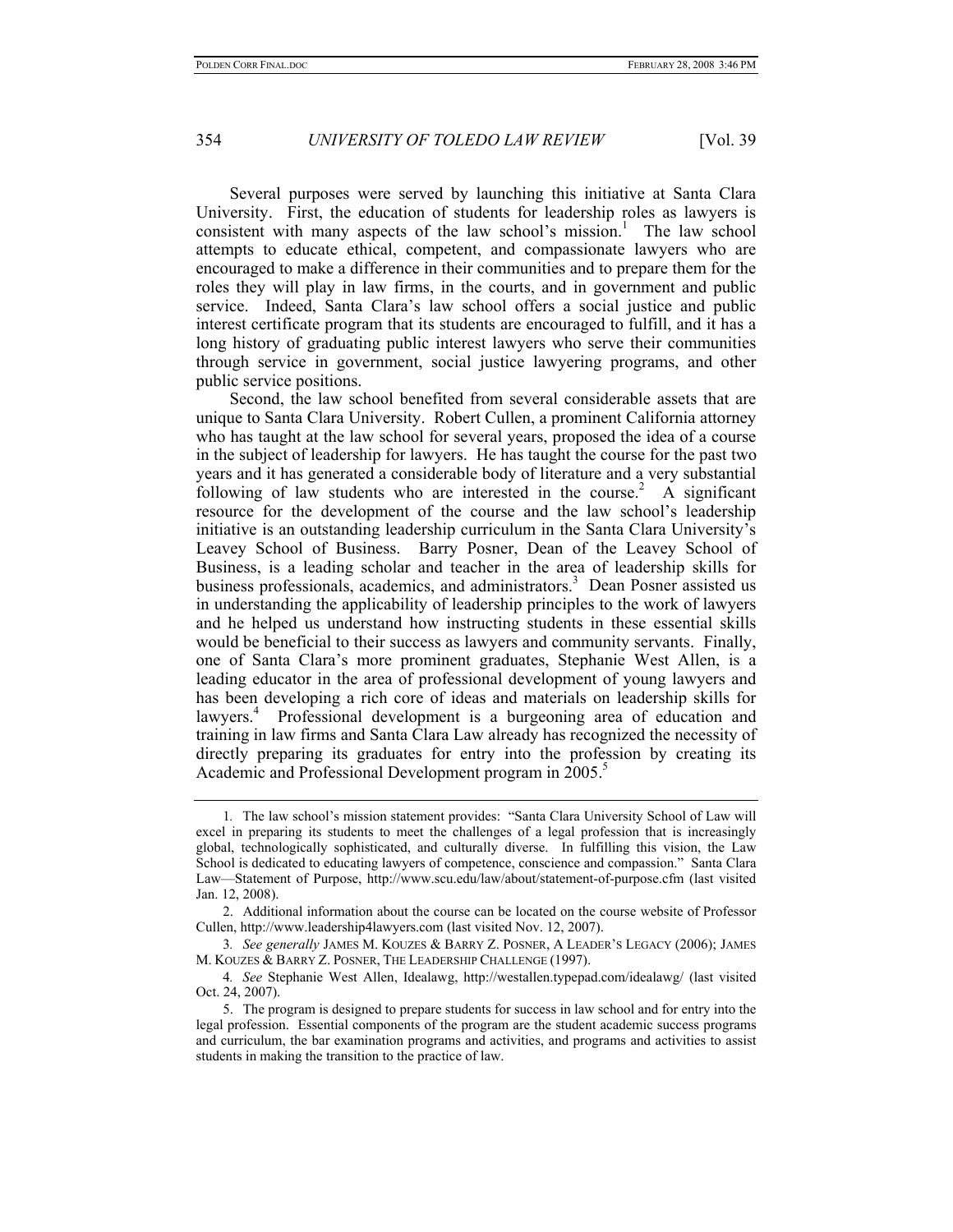Winter 2008] *EDUCATING LAW STUDENTS* 355

Third, the development of this leadership program reflects our belief that leadership is a key skill that lawyers need to possess and demonstrate and that such a program can be taught in the law school context. The focus on leadership as a fundamental lawyering skill is consistent with national trends to rededicate the law school educational mission to the development of lawyering skills and values in young lawyers.

## III. DEFINING LEADERSHIP SKILLS FOR LAWYERS

In understanding the Santa Clara Law initiative to educate its students for leadership roles and responsibilities, it is helpful to consider the fundamental leadership skills and attributes applicable to lawyers.<sup>6</sup>

There are many definitions of leadership and many scholars and writers have defined it in different ways. Therefore, it has been important for the law school to ensure that the definitions and concepts that we use have academic credibility and align with the important ethical and moral attributes of the law school's programs and goals. Research on the topic generated key points that led to a credible definition of leadership and informed the program at Santa Clara Law. The following points highlight the law school's "working definition" of leadership skills for lawyers:

*First, leadership is a process; it is not a position*. Some people are put in leadership positions; but the position itself does not solely define the leader. Rather, the position merely gives the individual an opportunity to be a leader. People in leadership positions may or may not be good leaders. Leaders *emerge* in organizations and situations where they are called upon to create change. Leaders rely upon their skills, relationships, and insights, and they do this through a leadership process.

*Second, practicing leadership requires the definition and creation of a vision or a solution that results in positive and ethical change*. This is a very important aspect of the leadership definition at Santa Clara's law school and to the legal profession. This ethical and moral component is crucial to the law school's mission to educate students of competence, conscience, and compassion.

*Third, leadership requires influence*. Again, there are different ways to influence others and to persuade them that change is necessary. Advocacy may be the appropriate way to persuade in one circumstance or situation, yet it might not work in another. Leading lawyers easily move out of advocacy to supportive and constructive communication, negotiation, and alternative dispute resolution, when called for. Also, they lead and persuade by example. This is especially important in a law school where faculty, deans, and key staff members lead by example and "model" the exercise of ethical leadership for students.<sup>7</sup>

<sup>6</sup>*. See* Robert Cullen & Donald J. Polden, *Leadership: A Critical Skill for Lawyers*, THE COMPLETE LAWYER (2007), http://www.thecompletelawyer.com/volume3/issue3/article.php?ppaid  $=2085$ 

 <sup>7.</sup> JAMES MACGREGOR BURNS, LEADERSHIP 81-95 (1978) (describing the social influences of leadership as building around family and peer groups and the influences they provide to the development of young learners into leaders). While many of the instincts and interests in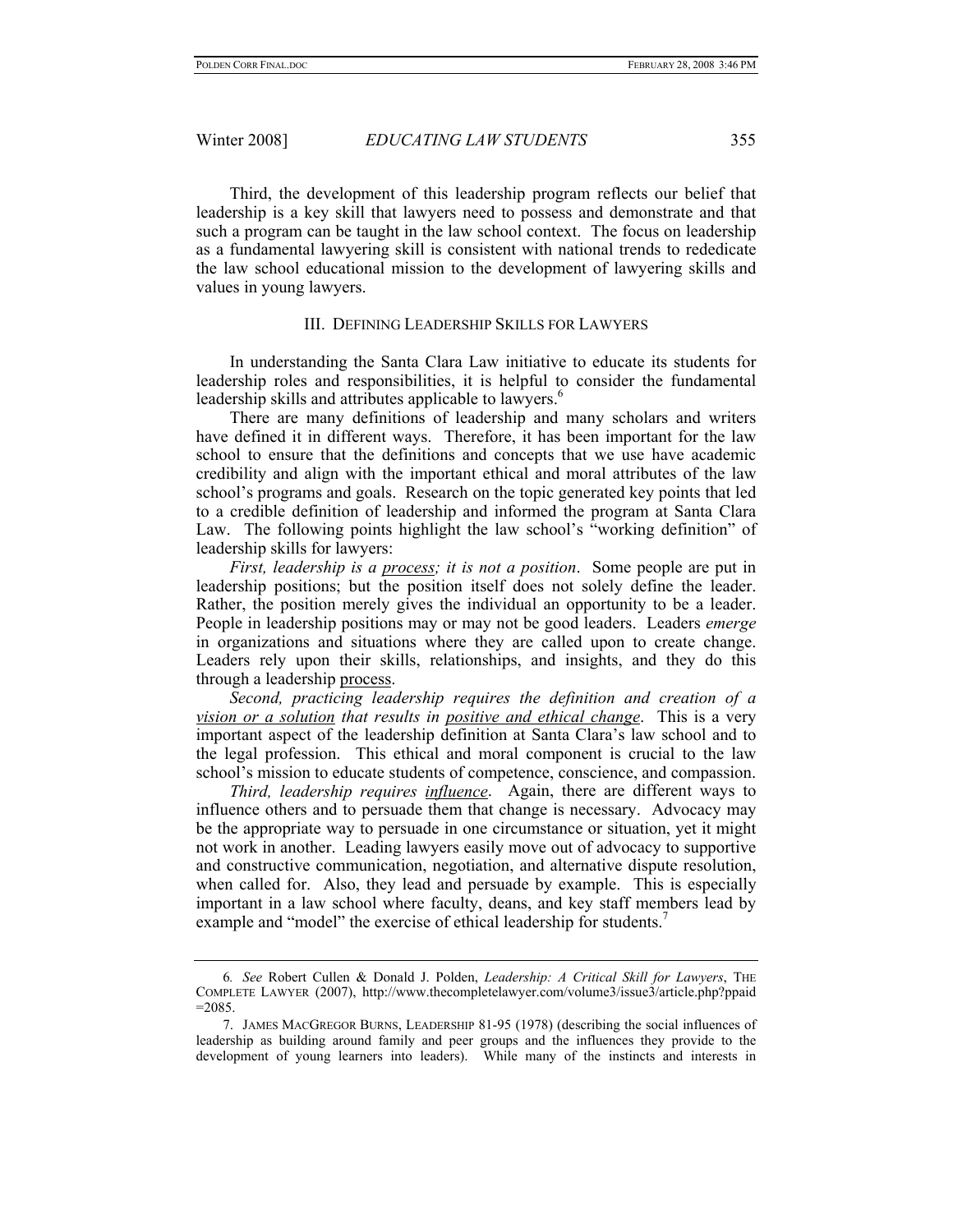We at Santa Clara believe that it is possible to arrive at a credible, substantive, and ethical definition of leadership that works well for legal education and for the professional development of lawyers. Bob Cullen uses this definition in his Leadership for Lawyers class: Leadership is "[t]he process by which an individual or group influences others to achieve positive, ethical change."<sup>8</sup>

This definition of leadership attributes informs the leadership education that is advanced by the law school. As pointed out by Dean Barry Posner in *The Leadership Challenge*, leadership is for everyone; it is for all law students and for all law professors and  $\overline{\text{administrators}}$ .<sup>9</sup> It is not the responsibility of a student body president or a future president of the American Bar Association, but rather it is everyone's responsibility to consider and acquire basic leadership skills.<sup>10</sup> Furthermore, we develop our students by teaching skills in the leadership class and in the law school's leadership programs. Like leadership education programs and courses in business schools, we focus on the skills necessary to develop our students into leaders through the articulation and identification of a set of skills and practices that are available to all lawyers.

## IV. LEADERSHIP: AN IMPORTANT AND FUNDAMENTAL LAWYERING SKILL

In 1992, the American Bar Association published a very influential report: the *MacCrate Report*, on legal education in America.11 The *MacCrate Report* invited serious attention in legal education and the legal profession to (1) a broader range of lawyering skills and values than those traditionally taught in law schools<sup>12</sup> and (2) a challenge to modernize the mainstream law school curriculum to educate law students to this fuller range of essential lawyering skills and values.<sup>13</sup> In an essential part, the report demonstrated that law schools teach some of the fundamental skills that lawyers use on a daily basis in their work; however, there are many other essential lawyering skills that are not taught to law students.<sup>14</sup> The report recommended that law schools expand their curricula to educate their students in the full range of lawyering skills and values.<sup>15</sup>

leadership are shaped before law school, it is clear that law faculty members help shape many of the perspectives that new lawyers take to their careers.

 <sup>8.</sup> Cullen, *supra* note 2.

<sup>9</sup>*. See* KOUZES & POSNER, *supra* note 3, at xx.

<sup>10</sup>*. See, e.g.*, Donald J. Polden, *Key Strategies to Enhance a Dean's Effectiveness*, in LAW SCHOOL LEADERSHIP STRATEGIES 21, 24-25, 27 (2006). *See also* JAMES M. KOUZES & BARRY Z. POSNER, ACADEMIC ADMINISTRATOR'S GUIDE TO EXEMPLARY LEADERSHIP (2003).

 <sup>11.</sup> AMERICAN BAR ASSOCIATION, LEGAL EDUCATION AND PROFESSIONAL DEVELOPMENT—AN EDUCATIONAL CONTINUUM: REPORT OF THE TASK FORCE ON LAW SCHOOLS AND THE PROFESSION: NARROWING THE GAP (1992) [hereinafter *MacCrate Report*]. The Task Force Report is commonly referred to as the MacCrate Report, after the Chair of the committee, Robert MacCrate.

<sup>12</sup>*. Id.* at 330-34.

<sup>13</sup>*. Id.*

<sup>14</sup>*. Id.* at 233-36.

<sup>15</sup>*. Id.* at 330-34.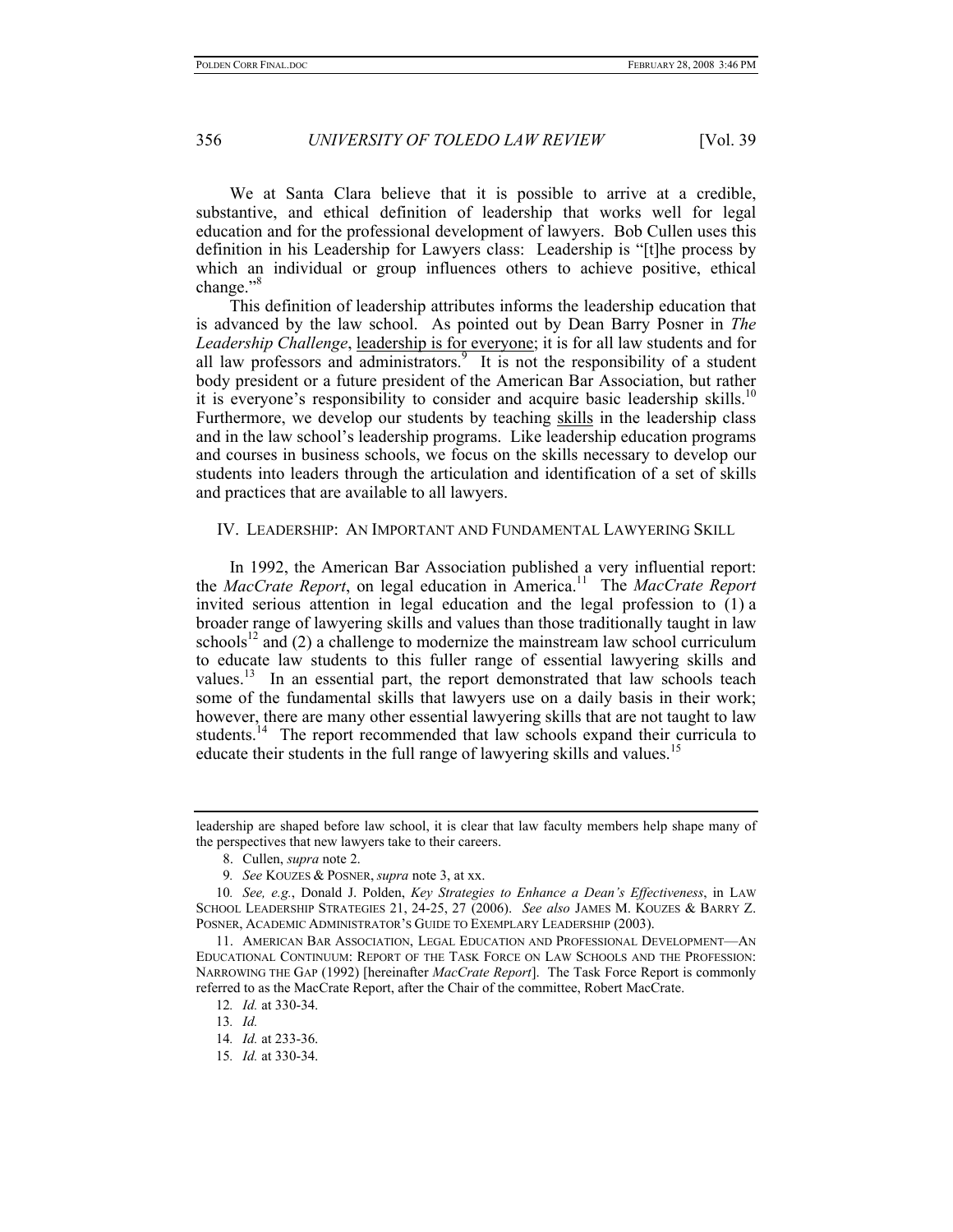#### Winter 2008] *EDUCATING LAW STUDENTS* 357

The *MacCrate Report* has generated considerable discussion and has led to the greater opportunities in law schools for students to develop critical lawyering skills. Indeed, the American Bar Association's Section on Legal Education, the official accreditation agency for American legal education, recently imposed a requirement that all law students at accredited law schools receive opportunities to develop lawyering skills experience during their law school experience.<sup>16</sup>

The precise role that legal education plays in shaping the skills, values, and attributes of lawyers has been discussed in other contexts. The recent report of the Carnegie Foundation on the approaches to legal education stresses the importance of skills building and education in law schools.<sup>17</sup> The authors recommend that law schools offer an integrated curriculum that includes: (1) the teaching of legal doctrine and analysis, which provides the basis for professional growth; (2) the introduction to many facets of practice included under the concept of lawyering, leading to acting with responsibility for their clients' welfare; and (3) an exploration and assumption of the identity, values, and dispositions consistent with the fundamental purposes of the legal profession. Clearly, education for leadership roles is a critical aspect of such an integrated curriculum. Therefore, law schools should seek to develop opportunities to inculcate in their students a desire to become better leaders in much the same way that they encourage students to be more effective negotiators, mediators, or litigators and to be ethical, dispassionate advocates for their clients' interests.

Another group, building on the *MacCrate Report* and the Carnegie Foundation's *Educating Lawyers* report, has attempted to articulate a set of "best practices" for educating law students for their later social, professional, and economic engagement in the practice of law.<sup>18</sup> This report encourages law schools and others to rethink the process of legal education and encourage, among other things, the development of ways of educating students for a clearer, more pertinent professional identity, one that balances responsibilities to clients, community, and the profession.<sup>19</sup> We believe that leadership education advances that goal through its focus on skills and attributes in young lawyers, such as the development of self-confidence, the ability to envision a need for change, the use of ethical conduct to obtain change or reform, and the ability to persuade others of the need for change. These are lifelong skills that will make their work as lawyers more rewarding and beneficial to their clients and communities.

<sup>16</sup>*. See* American Bar Association, Standards for Approval of Law Schools § 302(b)(1) (2006- 07), *available at* http://www.abanet.org/legaled/standards/20072008StandardsWebContent/Chapter %203.pdf.

 <sup>17.</sup> WILLIAM SULLIVAN ET AL., EDUCATING LAWYERS: PREPARATION FOR THE PROFESSION OF LAW 87-89 (2007).

 <sup>18.</sup> ROY STUCKEY ET AL., BEST PRACTICES FOR LEGAL EDUCATION 1-5 (2007).

<sup>19</sup>*. Id.* at 24-29.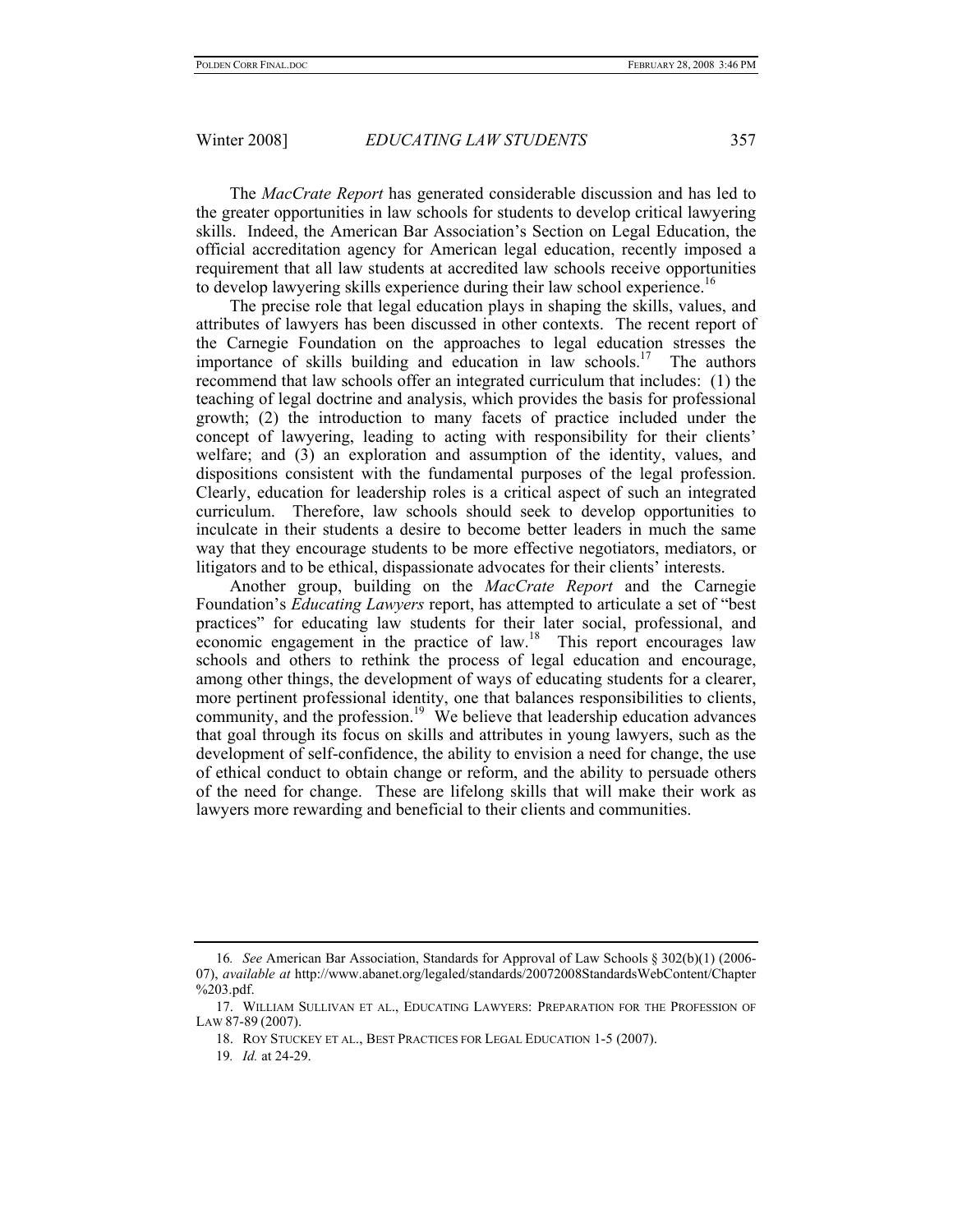## V. LEADERSHIP EDUCATION IN THE BROADER CONTEXT OF EDUCATING FOR PROFESSIONAL COMPETENCE AND RESPONSIBILITIES

It is useful to understand how this educational initiative on leadership fits into the broader conception of legal education and the roles that law schools play in preparing their students for service as lawyers. The belief that leadership skills are among the important skills that students need has informed Santa Clara's initiative in creating opportunities for acquiring and enhancing leadership skills during law school. It is also a belief shared by lawyers and judges interested in the work that lawyers do in our communities and in society. Ben W. Heineman stated it this way in a lecture at Yale Law School on lawyers as leaders: "[t]he concept of being a lawyer should encompass the broadest kind of leadership because our core skills, properly conceived, of understanding how values, rules and institutions interrelate with social, economic and political conditions is as central to the demands of leadership as any other professional or disciplinary background."<sup>20</sup>

An important aspect of the leadership skills taught at Santa Clara's law school are that they are an additional skill set needed by students to be successful lawyers and leaders. Cullen emphasizes legal skills in his class (as they are emphasized throughout the curriculum), but he supplements his students' education by teaching them the skills that are necessary in the business world, the community, and in their practice. He focuses upon creative thinking and problem solving, team building, persuasion (beyond advocacy), motivation of others, and cooperation not competition. Therefore, an essential emphasis in the class is the teaching of skill sets that are not typically taught in law school or not explicitly framed as such for law students, but are important to leadership roles and positions that students will take in their careers and are critical to success in the practice of law.

We see this connection between legal education, responsibilities of lawyers, and education for leadership in many ways, including through an examination of the roles that lawyers have played in politics, social movements, professional group activities, and other leadership positions. Indeed, leadership education is often advanced through the study of role models who have articulated a vision of what is right and necessary and invited others to join the process of change. While it is useful to study the contributions of a leading actor in this process, we need to remember that there are often many others who have led in their own ways. For example, in his book on the civil rights movement, Jack Greenberg documents the tremendous influences that law students, lawyers, and judges made in advancing the rights of African Americans to receive the same treatment under law as white citizens.<sup>21</sup> The active engagement of these many people was

 <sup>20.</sup> Ben W. Heineman, Jr., Lecture at Yale Law School: Law and Leadership (Nov. 27, 2006), *available at* http://www.law.yale.edu/documents/pdf/News\_&\_Events/HeinemanLecture.pdf.

 <sup>21.</sup> JACK GREENBERG, CRUSADERS IN THE COURTS 375-78 (1994). In *Crusaders in the Courts*, Professor Greenberg describes the formation and functioning of the NAACP Legal Defense and Education Fund (LDF), Law Students Civil Rights Research Council, and the Lawyers Committee for Civil Rights Under Law, both built upon the interest of young lawyers and law students.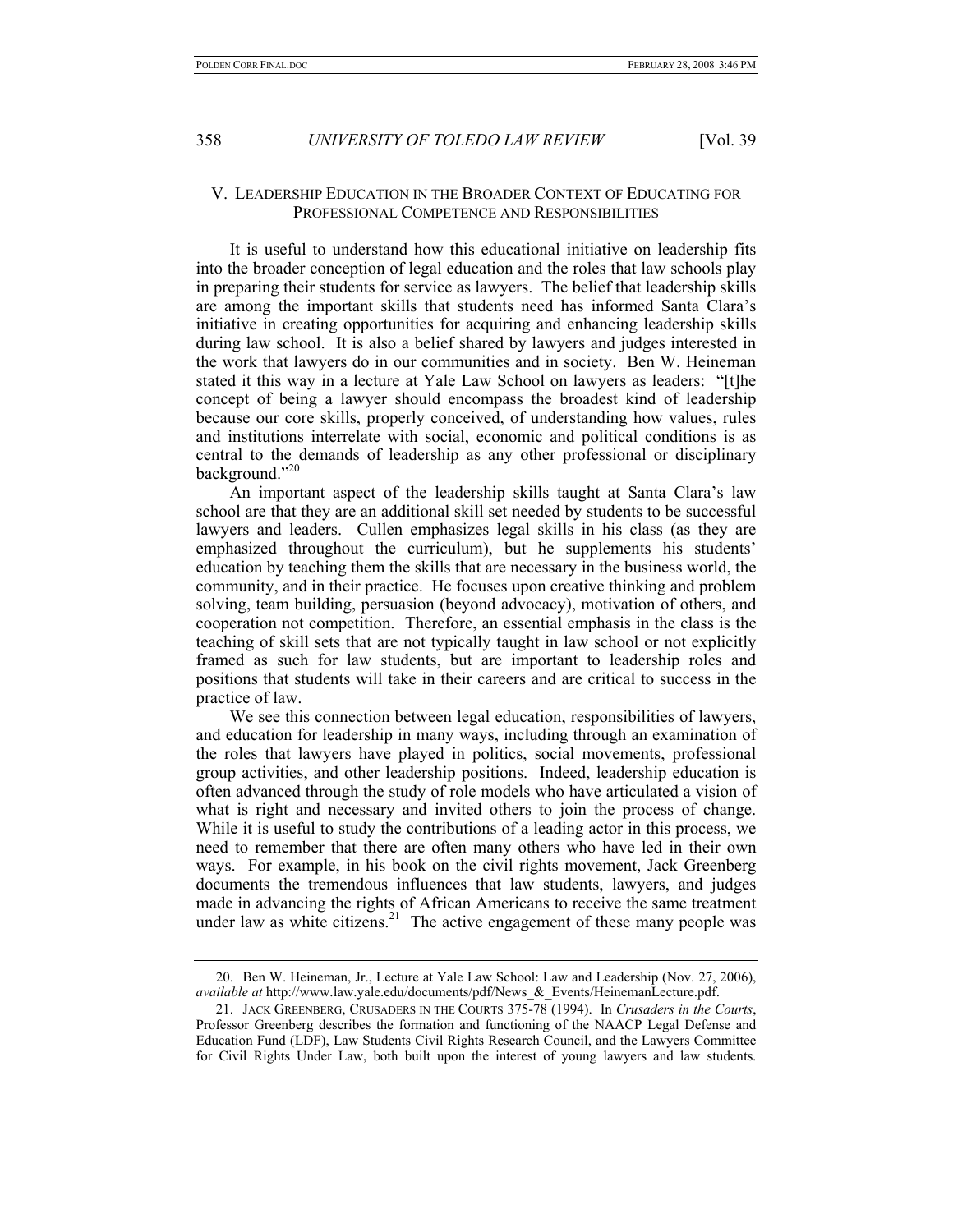Winter 2008] *EDUCATING LAW STUDENTS* 359

as critical to the success of the political and legal effort as the much more obvious leadership efforts of Thurgood Marshall, Constance Baker Motley, and others. Of course, massive social change like the civil rights movement required tremendous leadership skills of lawyers. Even within the progress of the movement, difficult leadership decisions with which reasonable minds would differ were required.<sup>22</sup> Lawyers committed to social justice reform must be particularly sensitive to these competing concerns, and law schools and clinics must address these challenges. $^{23}$ 

Moreover, the Santa Clara leadership education initiative also responds to growing concerns that the contemporary practice of law has caused many lawyers to lose their "moorings" as wise "statesmen" and community leaders.<sup>2</sup> Instead of serving as community models of professional excellence, discernment, and good judgment, lawyers in contemporary America are perceived as caught up in commercial and business demands of their work and are not sufficiently attuned to their prudential roles in, and their professional responsibilities to, their communities, to the national polity, and to the legal profession itself. Leadership education attempts to inform all lawyers that they have the ability and the responsibility to lead, ethically and morally, in their law firms, communities, and the profession.

#### VI. CONCLUDING COMMENTS

The recommendation put forth in this essay is a simple one: Law schools can and should be educating their students for the leadership roles they will be playing in an increasingly complicated global profession because our communities and societies need greater leadership manifested in business, government, public policy, and in the legal profession. Indeed, several contemporary perspectives on legal education suggest that not enough attention is being given to a full range of fundamental skills necessary to serve clients' needs and that leadership skills are increasingly an integral part of a modern professional education. The program at Santa Clara University's law school is intended to meet these pedagogical and educational goals and the mission of the law school to educate the "whole lawyer." Moreover, I hope that our efforts to

 23. *See, e.g*., Michelle Jacobs, *People from the Footnotes: The Missing Element in Client-Centered Counseling*, 27 GOLDEN GATE U. L. REV. 345 (1997).

Indeed, he concludes his discussion of the history of their involvements in LDF by stating that "LDF lawyers have been leaders in the practice of private and public law…. Those very qualities of courage, character, selflessness, and dedication that originally drove these young people to enlist their precious time and talent in the service of others inevitably caused them to stand out as very special people in whatever they attempted." *Id.* at 521-22. It is not surprising that many of these leaders have migrated into legal education (including law faculty members at Santa Clara's law school) where their vision is helping shape future lawyers.

 <sup>22.</sup> *See, e.g*., Derrick Bell, *Serving Two Masters: Integration Ideals and Client Interests in School Desegregation Litigation*, 85 YALE L.J. 470 (1975-76) (noting the tensions between individual client interests and preferences with ideals of community service).

<sup>24</sup>*. See, e.g.*, ANTHONY KRONMAN, THE LOST LAWYER: FAILING IDEALS OF THE LEGAL PROFESSION 13 (1993).